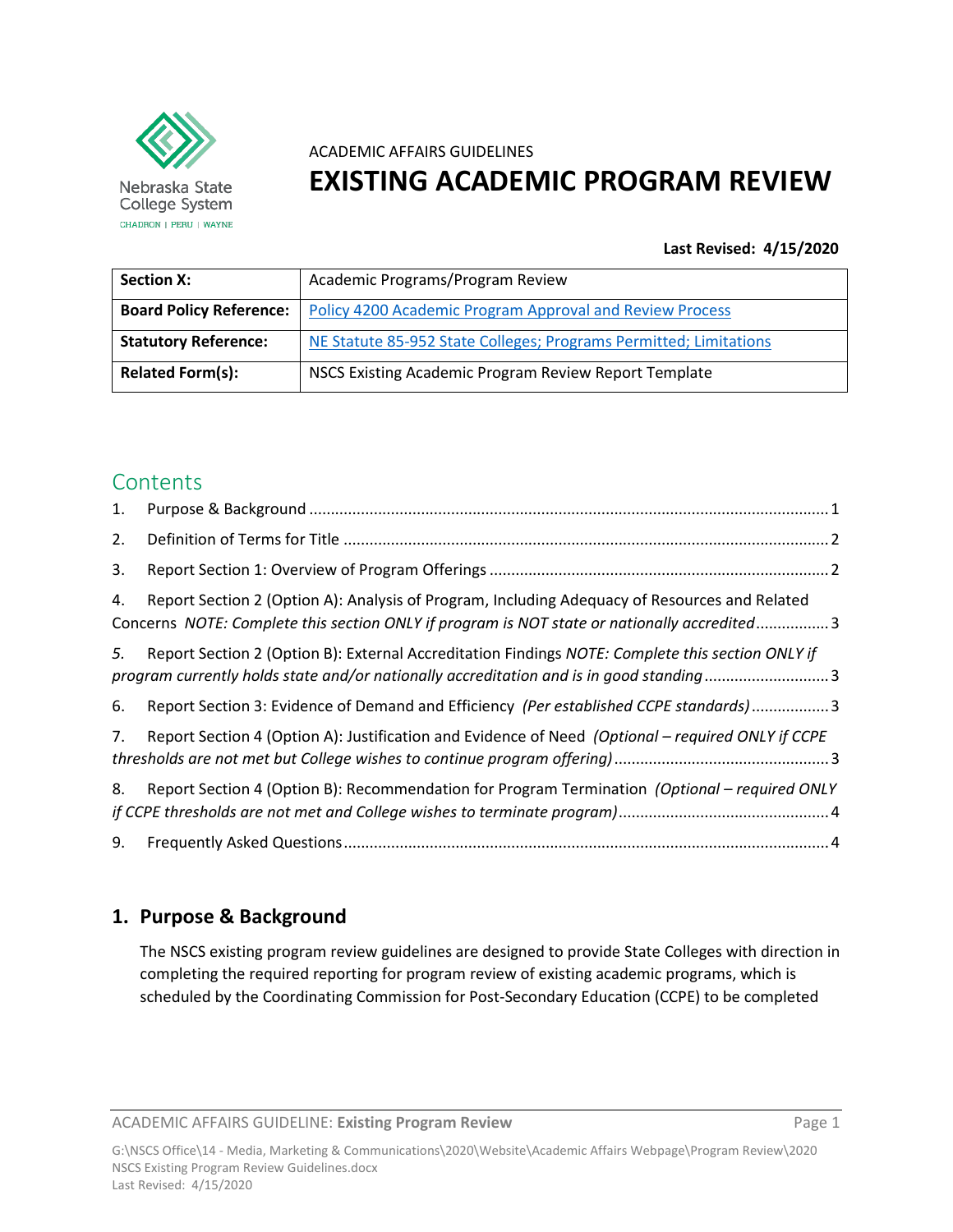every seven (7) years<sup>[1](#page-1-2)</sup>. The guidelines outline the required components for each program report and, along with the NSCS Existing Program Review Report Template, shall be used to construct program reports for submission to the Board of Trustees and the CCPE for continued program approval.

## <span id="page-1-0"></span>**2. Definition of Terms for Title**

### 2.A. **Student Credit Hour (SCH) Production by Department:**

All credit hours produced by the courses offered by the department that houses the program.

### 2.B. **Full-Time Equivalent (FTE) Faculty by Department:**

Total number of credit hours offered by the department divided by 12 for undergraduate credit hours offered or divided by 9 for graduate credit hours offered.

### 2.C. **CCPE Minimum Performance Standard for Number of Degrees:**

The CCPE establishes a minimum number of degrees awarded in the program, using a fiveyear mean. Baccalaureate degrees require a minimum of seven (7) degrees, Masters degrees require a minimum of five (5) degrees, and Specialist degrees require a minimum of four (4) degrees. An exception is made for Interdisciplinary Studies degrees, which requires a minimum of two (2) degrees regardless of degree level.

### 2.D. **CCPE Minimum Performance Standards for SCH/FTE:**

The CCPE establishes a minimum SCH/FTE for the department in which the program is housed, using a five-year mean. Baccalaureate programs require a minimum SCH/FTE of 300. If the Collee has a graduate only program (with no undergraduate counterpart) then SCH/FTE is not reported.

## 2.E. **Accreditation:**

Higher education accreditation is a type of quality assurance process under which services and operations of the program are evaluated by an external body to determine if applicable standards are met. If standards are met, accredited status is granted by the agency.

## <span id="page-1-1"></span>**3. Report Section 1: Overview of Program Offerings**

- 3.A. Provide a table with the comprehensive list of majors, options/concentrations, focus areas, endorsements, minors, and/or certificates offered within the program, including the level of degree and required number of hours required for each; and
- 3.B. Identify state and/or national programmatic accreditation, if any. *NOTE: if program is externally accredited, requirements listed under #5 will be substituted for requirements listed under #4 for Report Section 2.*

l

<span id="page-1-2"></span><sup>1</sup> The Coordinating Commission for Post-Secondary Education's (CCPE) Seven Year Program Review Schedules for the Nebraska State Colleges is posted on the Commission's website: <https://ccpe.nebraska.gov/sites/ccpe.nebraska.gov/files/State%20Colleges%20Program%20Review.pdf>

ACADEMIC AFFAIRS GUIDELINE: **Existing Program Review** Page 2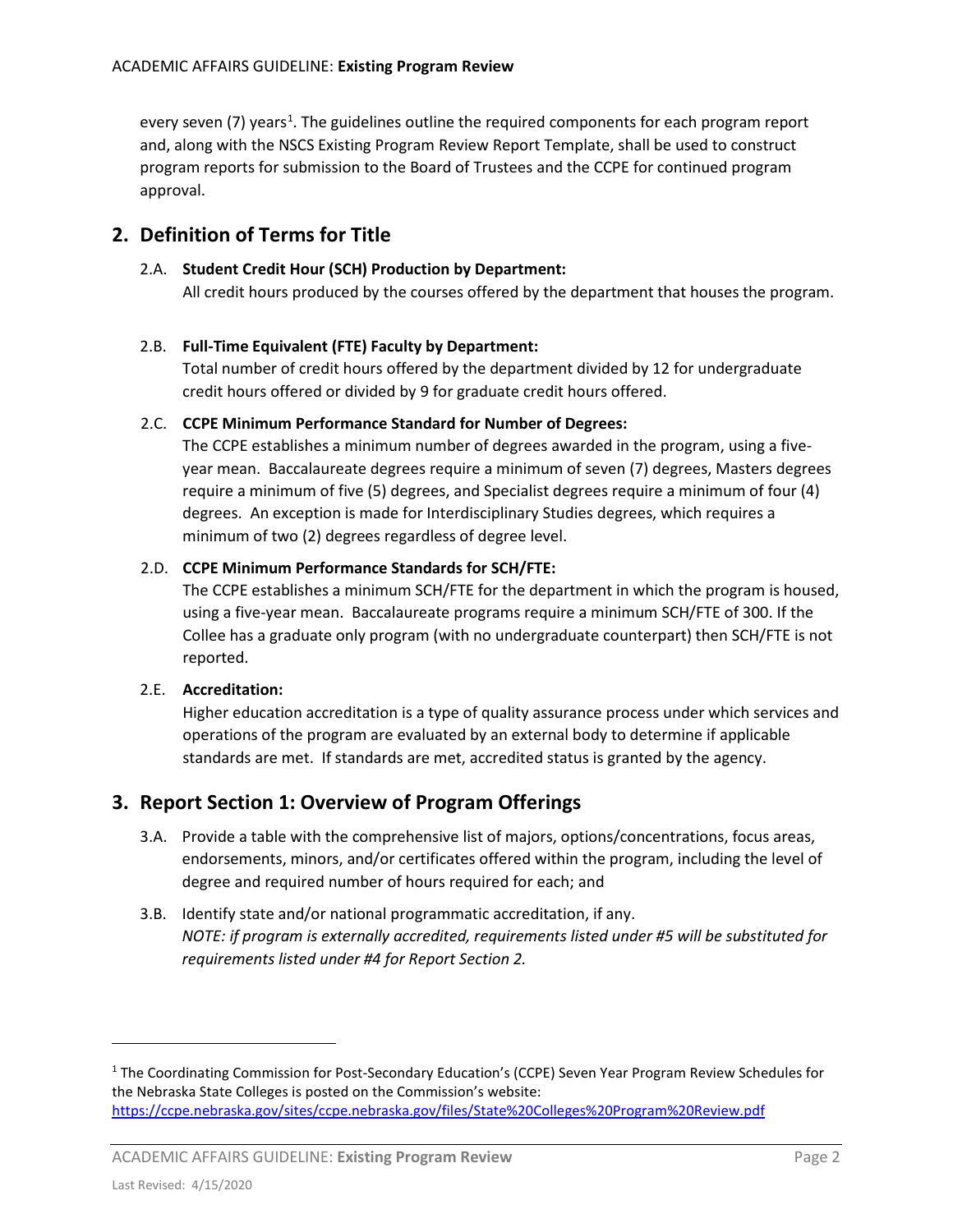# <span id="page-2-0"></span>**4. Report Section 2 (Option A): Analysis of Program, Including Adequacy of Resources and Related Concerns**

## *NOTE: Complete this section ONLY if program is NOT state or nationally accredited*

- 4.A. Provide a one (1) to two (2) page summary of the primary findings of most recent review of the program completed by the College, including both strengths and concerns of the program; and
- 4.B. Discuss adequacy of resources for the program and related concerns, if any, including:
	- 4.B.1. Faculty and faculty-related resources;
	- 4.B.2. Information resources (library, technology, data services, etc.);
	- 4.B.3. Physical facilities and instructional equipment, if applicable; and
	- 4.B.4. Fiscal resources.

## <span id="page-2-1"></span>*5.* **Report Section 2 (Option B): External Accreditation Findings** *NOTE: Complete this section ONLY if program currently holds state and/or nationally accreditation and is in good standing*

- 5.A. Provide a copy of the official documentation from the accrediting agency that reflects the results of the most current review of the program; and
- 5.B. Provide a one (1) to two (2) page summary of the primary findings of the accrediting agency during its most recent accreditation visit and any programmatic concerns, if any.

## <span id="page-2-2"></span>**6. Report Section 3: Evidence of Demand and Efficiency**  *(Per established CCPE standards[2](#page-2-4) )*

- 6.A. Report 5-Year Mean for Student Credit Hours (SCH);
- 6.B. Report 5-Year Mean for Faculty Full-Time Equivalency (FTE);
- 6.C. Report 4-Year Mean for SCH/FTE Percentages; and
- 6.D. Report 5-Year Mean for Number of Degrees and Awards.

# <span id="page-2-3"></span>**7. Report Section 4 (Option A): Justification and Evidence of Need**  *(Optional – required ONLY if CCPE thresholds are not met but College wishes to continue program offering)*

- 7.A. Provide a detailed explanation of one or more of the following statements:
	- 7.A.1. Program is critical to the role and mission of the institution;

l

<span id="page-2-4"></span><sup>&</sup>lt;sup>2</sup> The Coordinating Commission for Post-Secondary Education (CCPE) has established minimum performance standards for both number of degrees/awards and student credit hour production by department per full-time equivalent faculty. Current established minimum performance standards are posted on the Commission's website: [https://ccpe.nebraska.gov/sites/ccpe.nebraska.gov/files/doc/ExistProgReview\\_Guidelines.pdf](https://ccpe.nebraska.gov/sites/ccpe.nebraska.gov/files/doc/ExistProgReview_Guidelines.pdf)

ACADEMIC AFFAIRS GUIDELINE: **Existing Program Review** Page 3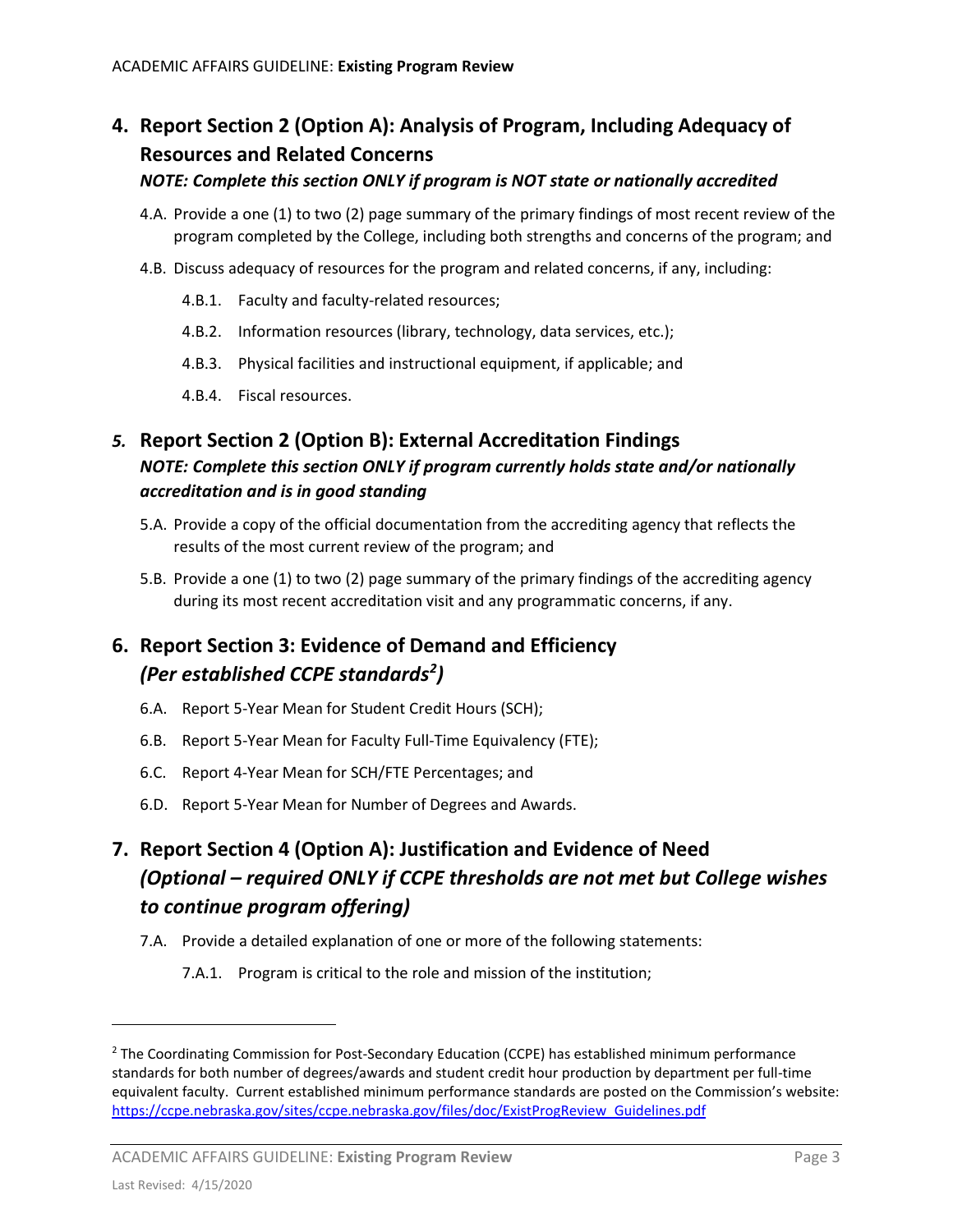- 7.A.2. Program contains courses supporting general education or other programs;
- 7.A.3. Program is an interdisciplinary program;
- 7.A.4. Student or employer demand, or demand for intellectual property is high and external funding would be jeopardized by discontinuing the program;
- 7.A.5. Program provides unique access to an underserved population or geographical area;
- 7.A.6. Program meets a unique need in the regions, state, or nation;
- 7.A.7. Program is newly approved within the last five years (no additional justification is needed); or
- 7.A.8. Other.
- 7.B. Discuss a plan for continuation of low-performing program
	- 7.B.1. Importance of the program to the institution, region, and/or state, including:
		- 7.B.1.a. Alignment to the mission of the College, including strategic plan and institutional outcomes;
		- 7.B.1.b. Workforce demands for graduates of the program;
		- 7.B.1.c. Contribution to the community and/or region beyond workforce; and
		- 7.B.1.d. Overall contribution of the program to the College in relation to required program resources.
	- 7.B.2. Strategic plan to grow the program and/or increase its success, including:
		- 7.B.2.a. Marketing and outreach;
		- 7.B.2.b. Any changes to program curriculum and/or course offerings; and
		- 7.B.2.c. Recruitment and retention initiatives and/or goals.

## <span id="page-3-0"></span>**8. Report Section 4 (Option B): Recommendation for Program Termination**  *(Optional – required ONLY if CCPE thresholds are not met and College wishes to terminate program)*

#### 8.A. **Discuss the reason(s) that support termination of the program, which may include:**

- 8.A.1. Challenges of staffing the program;
- 8.A.2. Lack of student interest in program;
- 8.A.3. Lack of need for graduates of the program related to employment needs; and
- 8.A.4. Cost efficiencies.

## <span id="page-3-1"></span>**9. Frequently Asked Questions**

#### 9.A. **If the program is externally accredited, do I still have to complete a program review report?**